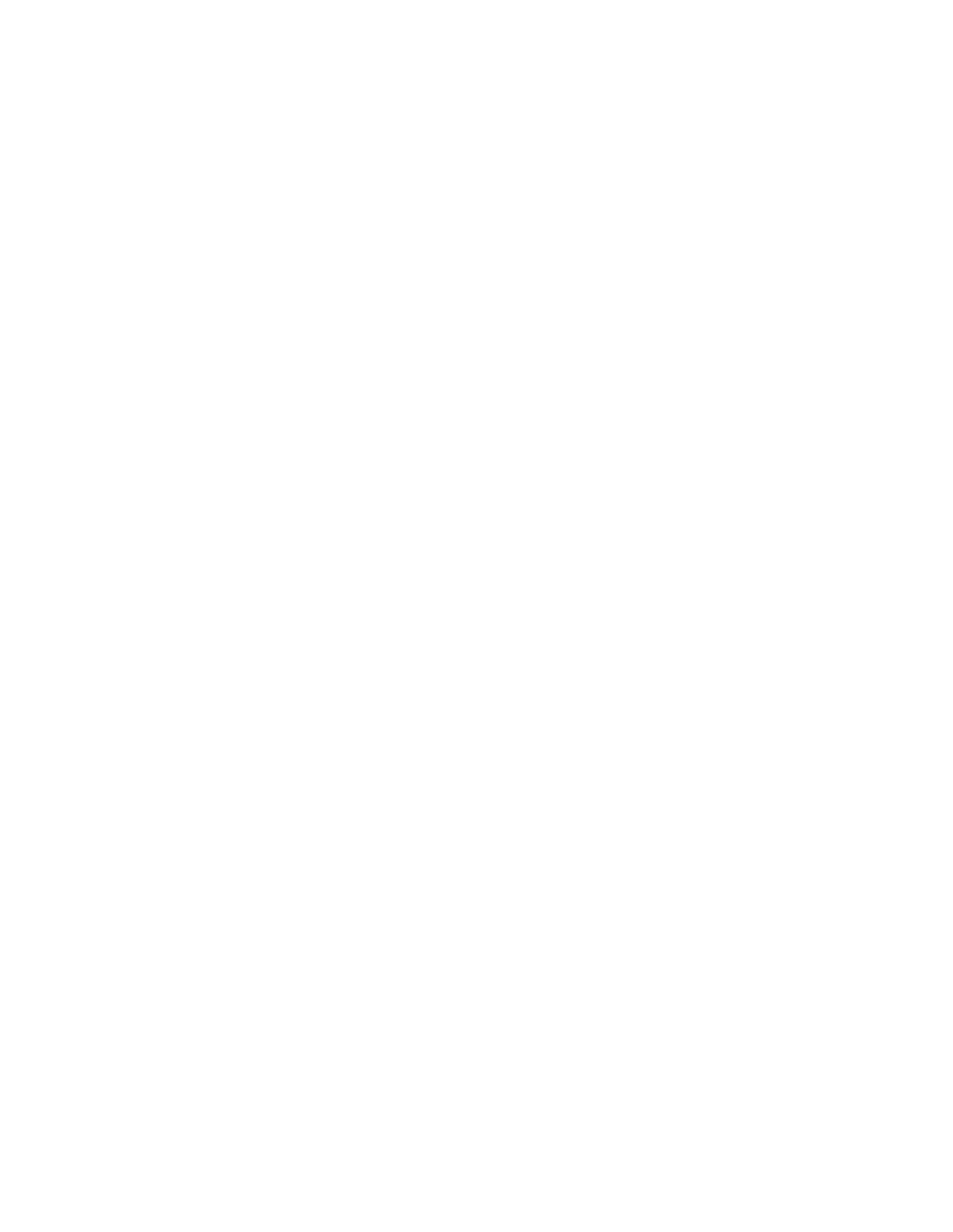- [5]. Anuli, R. O. and Dennis, B. E. (2017). Financial deepening implications for macroeconomic volatility and economic growth in Nigeria, A multivariate approach. *International Journal of Economics, Finance and Management Sciences.* 5(1), 66-80
- [6]. Anyanwu, J. C. (1995). Structural adjustment programme, financial deregulation, and financial deepening in Sub-Saharan African economies. *The Nigerian Economic and Financial Review*,  $1(1)$ ,  $15 - 26$
- [7]. Boyd, S., Levine, R., and Smith, B. (2001). The impact of inflation on financial sector performance. *Journal of Monetary Economics*, 47(2), 221 – 248.
- *[8].*Busari, O. (2007). Private investment behaviour and trade policy in Nigeria", *African Economic Research Consortium*, 23(2), 89 - 90.
- [9]. Calderon, C. & Liu, L. (2003). The direction of causality between financial development and economic growth. *Journal of Development Economics*, 72(25), 371–394
- [10]. Chirwa, P. (2001). Financial sector reform and banking competition in Malawi. *World Bank Economic Review*, 6(1), 500 – 539.
- [11]. Darrat A.F. & Al-Sowaidi S.S. (2010), "Information technology, financial deepening and economic growth: Some evidence from a fast growing emerging economy. *Journal of Economics and International Finance*, 2(2), 28 – 35
- [12]. Eigbiremolen O. & Anaduaka U. (2015). Human capital development and economic growth: the Nigeria experience. *International Journal of Academic Research in Business and Social Science.* 4(4), 47 - 49
- [13]. Ewubare, D. E. & Ogbuagu, A. R (2015). Capital accumulation and economic growth in Nigeria endogenous growth

approach. *IOSR Journal of Economics and Finance,* 6(6), 49-64

- [14]. Goldsmith, R. W. (1969). *Financial Structure and Development*; New Haven, CT, USA, Yale University Press:
- [15]. Ibrahim, T. & Shuaibu, M. (2013). Financial development: A fillip or impediment to Nigeria's economic growth. *International Journal of Economic and Financial Issues*, 3(3), 30-38
- [16]. Ikpefan, O. A. (2012). *Issues in Banking and Finance*. Lagos, CIBN Publishers
- [17]. Ikpefan, O.A., Isibor, A.A., and Okafor, T.C. (2016). Deregulation of foreign exchange market and its effect on industrial produce in Nigeria. *Global Media Journal*, 1(7):  $1 - 7$ .
- [18]. Isibor, A.A., Felicia, O., [Maria, A.,](https://www.scopus.com/authid/detail.uri?origin=AuthorProfile&authorId=57204659101&zone=) [Godswill, O.,](https://www.scopus.com/authid/detail.uri?origin=AuthorProfile&authorId=57202943678&zone=) and [Chisom, N.](https://www.scopus.com/authid/detail.uri?origin=AuthorProfile&authorId=57203514490&zone=) (2018). Exchange rate management and sectoral output performance. *[International Journal](https://www.scopus.com/sourceid/21100429502?origin=resultslist)  [of Supply Chain Management](https://www.scopus.com/sourceid/21100429502?origin=resultslist)*, 7(5), pp. 129- 134
- [19]. Isibor, A., Ojo, J. A. T., and Ikpefan, O. A. (2018). Does financial deregulation spur economic development in Nigeria? Peer-Reviewed Proceedings of the International Business Information Management Association Conference (31st IBIMA) held on 25 – 26 April 2018, Milan, Italy.
- [20]. Khan, M. (2008). Financial development and economic growth in Pakistan: Evidence based on autoregressive distributed lag (ARDL) approach. *South Asia Economic Journal*, 9(5), 37–91
- *[21].* King, R. & Levine, R. (1993). Finance and growth: Schumpeter might be right. *Quarterly Journal of Economics*, 5(3), 717-737
- [22]. Karimo, T. M & Ogbonna,O. E. (2017). Financial deepening and economic